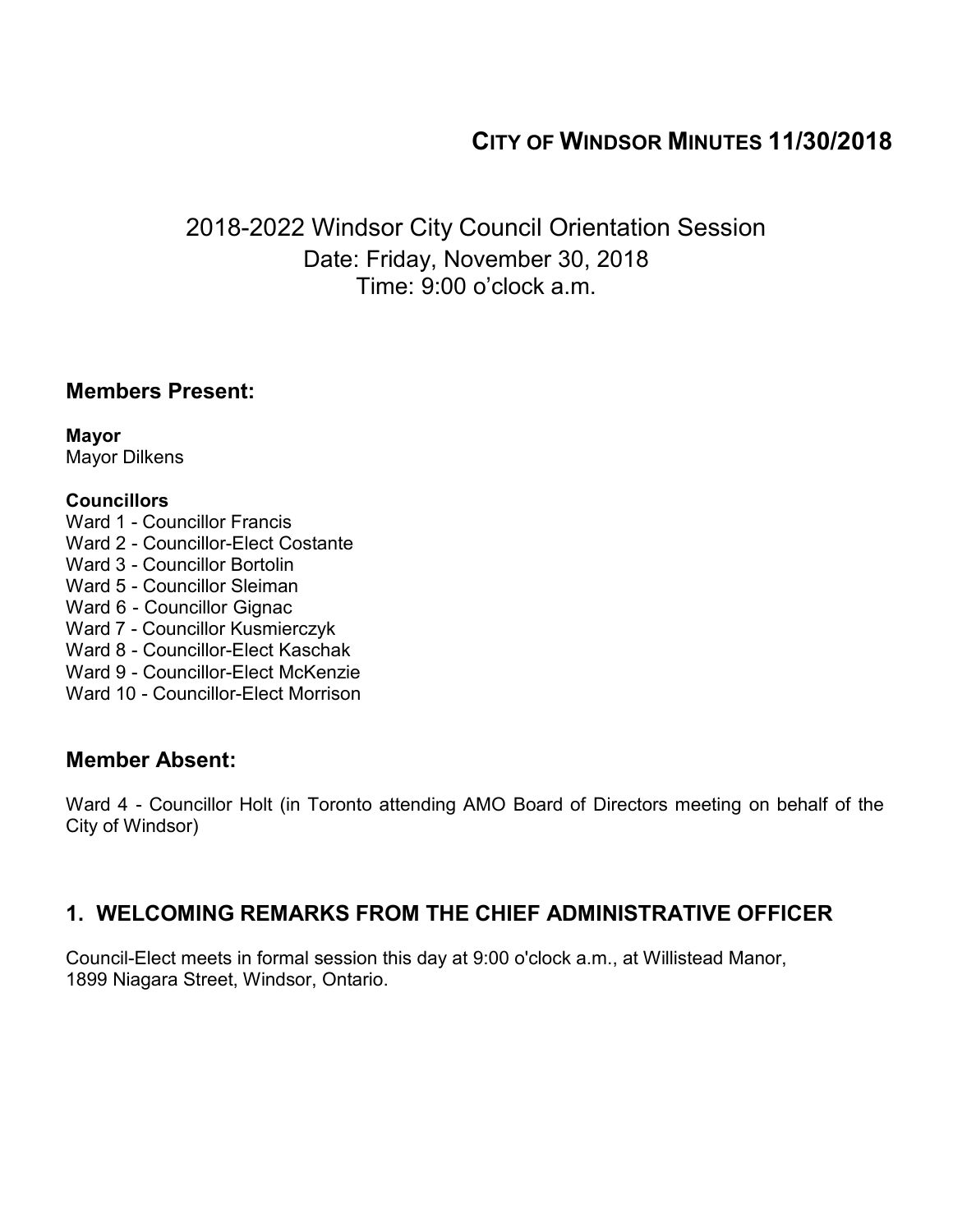# **2. INTRODUCTION OF THE CORPORATE LEADERSHIP TEAM**

### **Onorio Colucci, Chief Administrative Officer**

Onorio Colucci, Chief Administrative Officer, appears before the Council-Elect, and provides welcoming remarks, and introduces the Corporate Leadership Team (CLT):

- a) Valerie Critchley, City Clerk
- b) Shelby Askin-Hager, City Solicitor
- c) Joe Mancina, Chief Financial Officer & City Treasurer
- d) Mark Winterton, City Engineer
- e) Jan Wilson, Corporate Leader of Parks, Corporate Facilities, Parks & Recreation
- f) Carolyn Brown, Corporate Leader, Transportation Services
- g) Jelena Payne, Community Development & Health Commissioner

# **3. CITY COUNCIL ROLES AND RESPONSIBILITIES**

#### **Valerie Critchley, City Clerk**

Valerie Critchley, City Clerk, appears before the Council-Elect, and provides an overview of City Council roles and responsibilities, and includes an overview of the *Municipal Act*, transparency of government – conduct of meetings; Privacy, *Municipal Freedom of Information and Protection of Privacy Act (MFIPPA)*, the role of Council, the role of the head of Council, the role of administration, "notice" provisions; definition of meetings (open and closed meetings).; *Municipal Conflict of Interest Act*, direct interest, indirect interest, deemed interest, exceptions, duty of disclosure, alleged contravention and penalties for contravention; and concludes by providing a high level overview of her departmental portfolios.

The meeting recesses at 10:00 o'clock a.m.

The meeting reconvenes at 10:20 o'clock a.m.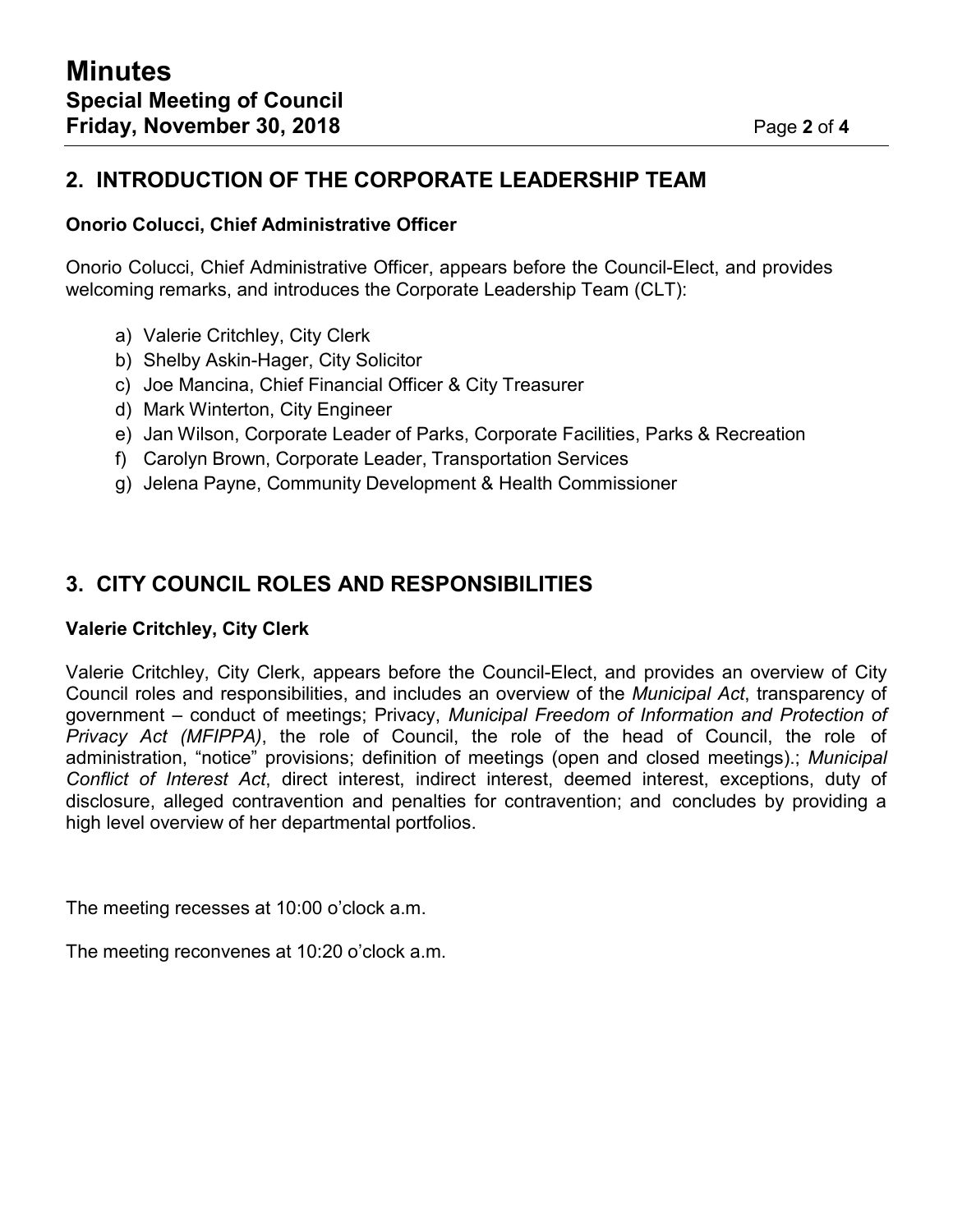## **4. CITY OF WINDSOR DEPARTMENTAL OVERVIEW/UPDATES**

### **Shelby Askin Hager, City Solicitor**

Shelby Askin Hager, City Solicitor, appears before the Council-Elect and provides an overview of the services provided by the legal services division, provincial offenses, Risk Management and Insurance, the Purchasing Department, the Planning and Building Department, and Windsor Fire & Rescue Services.

### **Joe Mancina, Chief Financial Officer & City Treasurer**

Joe Mancina, Chief Financial Officer & City Treasurer, appears before the Council-Elect and provides an overview of the departmental structure, including key areas and contacts.

#### **Mark Winterton, City Engineer**

Mark Winterton, City Engineer, appears before the Council-Elect and provides an overview of their departmental structure, key areas and contacts and key statistical information.

#### **Jan Wilson, Corporate Leader Parks, Recreation, Culture & Facilities**

Jan Wilson, Corporate Leader Parks, Recreation, Culture & Facilities, appears before the Council-Elect and provides a high level overview of her departmental structures, including key areas and contacts.

#### **Carolyn Brown, CEO of YQG and WDTC**

Carolyn Brown, CEO of YQG and WDTC, appears before the Council-Elect and provides a high level overview of the Office of Transportation Services, including the Tunnel and YQG (Windsor Airport).

#### **Jelena Payne, Community Development and Health Commissioner**

Jelena Payne, Community Development and Health Commissioner, appears before the Council-Elect and provides an overview of their departmental structure, including programs and services, legislation and governance, funding, cost sharing and key statistics, and concludes by stressing the importance of confidentiality and the protection of personal information.